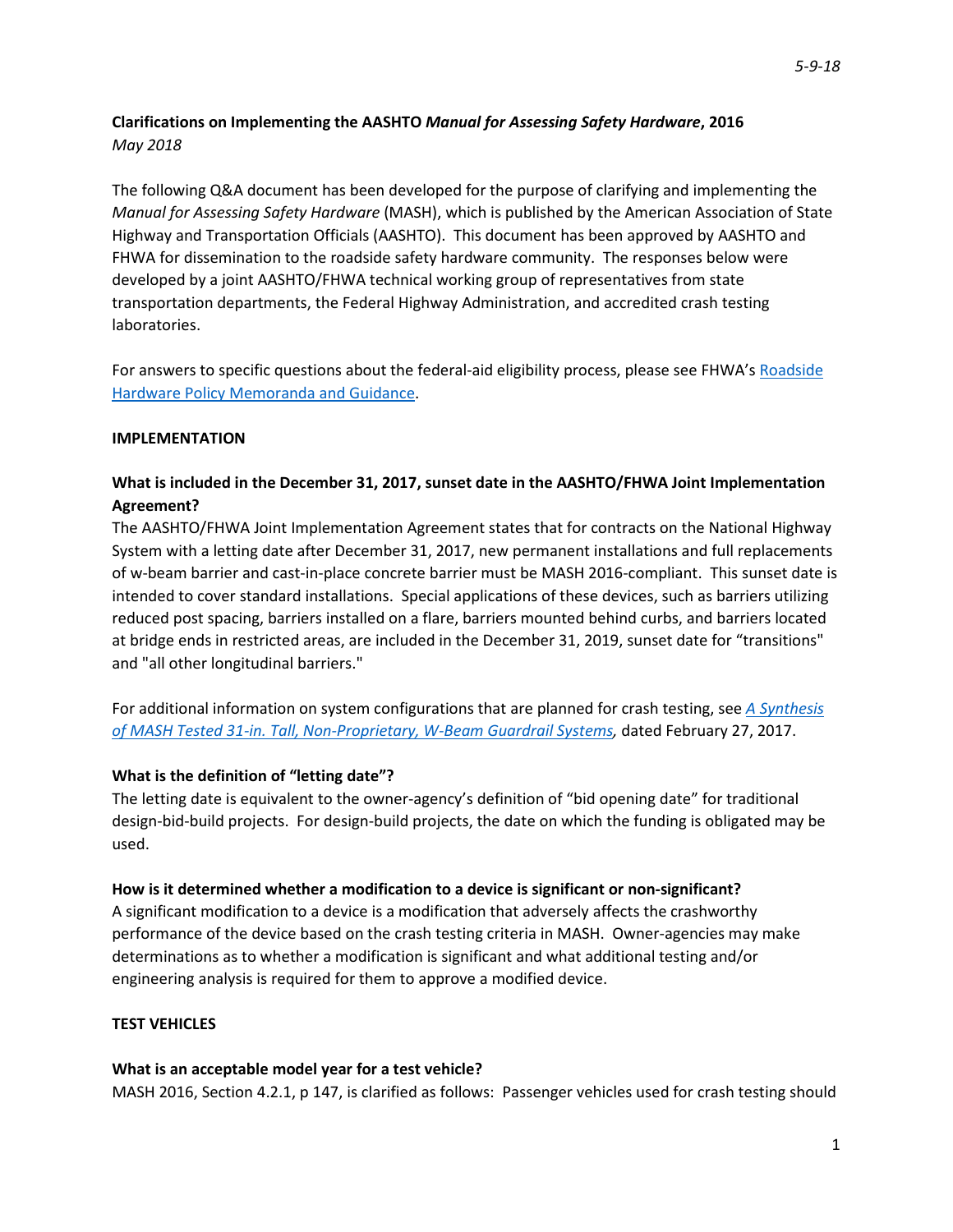be 6 years old (or less) when the test occurs. Regardless of age, test vehicles should adhere to the properties specified in MASH. For situations where the vehicle is more than six years old, the test facility must document and certify that all other stipulations regarding the condition and configuration of the vehicle provided in MASH 4.2.1 and MASH A4.2.1 are met and address all properties that are outside of tolerances set in MASH Table 4-1.

Note that the 6-year limit is not a requirement for heavy trucks. MASH 2016, Section 4.2.1, states, "Although it is cost-prohibitive to apply the 6-year limit to heavy truck test vehicles, it is desirable to utilize vehicles of recent vintage. Heavy truck test vehicles should be representative of widely used designs." In addition, MASH 2016, Section A4.2.1, states that, "Whenever possible, it is recommended that heavy trucks not be more than 12 model years old." Thus, for heavy truck test vehicles that are older than 12 years, the test facility must document and certify that all other stipulations regarding the condition and configuration of the vehicle provided in MASH 4.2.1 and MASH A4.2.1 are met and address all properties that are outside of tolerances set in MASH Table 4-2.

# **May NCHRP Report 350 small car tests be used to determine MASH crashworthiness for breakaway devices (e.g., small sign supports)?**

The crashworthiness of breakaway devices under MASH cannot be determined using NCHRP Report 350 small car tests (820C), as the small car properties in MASH, including mass and dimensions, are different from NCHRP 350. In addition, the use of a MASH-compliant test vehicle enables test results to be used as a baseline on which to justify the crashworthiness of any future modifications to a device.

### **Are cab-over-engine trucks acceptable for use in crash testing?**

Cab-behind-engine models are encouraged, but not required, for testing at TL-4, TL-5, and TL-6, as stated in MASH 2016, Section 4.2, p 82: "All heavy truck test vehicles should incorporate a cab-behindengine configuration, not a cab-over-engine design."

# **Can surrogate testing be used for low-speed performance evaluation of small sign supports in lieu of full-scale testing under MASH?**

All sign supports should be evaluated to MASH criteria. MASH 2016, Section 4.2.2, p 96, states that "Surrogate test vehicles, including pendulums and bogie vehicles, may be used to evaluate the impact performance of breakaway systems and work-zone traffic control devices." However, no MASHcompliant bogie vehicle currently exists for testing.

### **TEMPORARY TRAFFIC CONTROL DEVICES**

### **Must all variations of a given device (such as a work zone device) be crash tested?**

Owner-agencies may accept modifications made to or variations of a tested device based on engineering analysis and/or additional crash testing in accordance with MASH.

# **May "Category 1" devices (i.e., drums, cones, road tubes) be self-certified by the manufacturer as crashworthy?**

Low-mass, single-piece traffic cones, tubular markers, single-piece drums, and delineators (known as Category 1 devices under NCHRP 350) may be manufacturer-certified as MASH-compliant as long as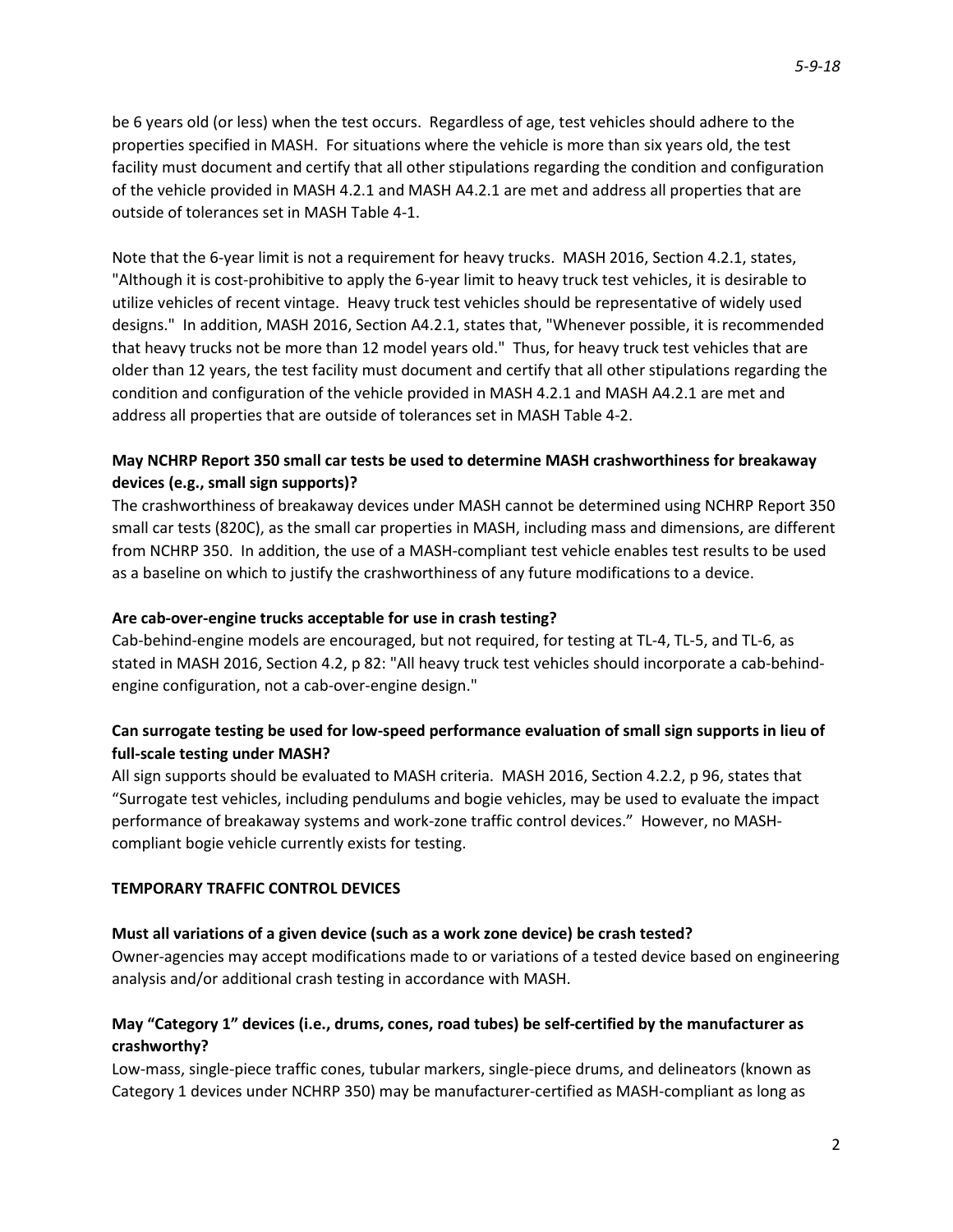there are no attachments to the device. If there are attachments, crash testing and/or evaluation to MASH criteria is required.

# **If an attachment to a "Category 1" device, e.g., a warning light attached to a cone, is tested on Manufacturer A's cone, must it be tested on Manufacturer B's equivalent cone as well?** Owner-agencies may accept modifications made to a tested device based on engineering analysis and/or additional crash testing in accordance with MASH.

### **May two temporary work zone signs be tested in one test run?**

Two free-standing work-zone traffic control devices of light mass (< 100 kg) may be tested in a single crash test. See MASH 2016, Section A2.2.4, p 136, for additional discussion, which includes the following: "Note that many testing agencies impact two work-zone traffic control devices in a single run. The devices are placed to impact opposite quarter points of the front of the vehicle. Device spacing is selected such that the first device is usually completely disengaged from the test vehicle before it strikes the second device. In some cases, the first device does not disengage or it produces sufficient damage that it is impossible to determine the extent of windshield damage for the second device. In these situations, the second device should be retested."

# **Is rear window damage (e.g., due to a tall breakaway or work zone device) cause for failure of a test?** Currently, there are no defined criteria for rear window damage in MASH. Until additional research is conducted, no penetration of any element of the test article through the rear window is allowed. Deformation and/or shattering of the rear window is acceptable if within intrusion limits. A detailed description of the events surrounding the deformation and/or shattering event must be provided by the testing facility.

# **Is floor board penetration or tearing (e.g., from sign stand legs, cable posts, frangible sign supports, etc.) cause for failure of a test?**

A separation of floor board seams is allowable under MASH criteria, however because cutting or tearing of the floor board by the test article is evidence of penetration, it is cause for failure. Until additional research is conducted, no penetration of any element of the test article through the floor board is allowed. See MASH 2016, Section 5.2.2, p 106, which states, "…a seam separation by itself is not considered a test failure unless (1) a component of the safety device protrudes through the opening or (2) the deformation limit of 12 in. is exceeded."

# **May breakaway slip bases, frangible couplings, and similarly-defined breakaway devices that have been successfully tested in strong soil be mounted in or on paved surfaces?**

Testing conducted with posts driven into strong soil is considered equivalent to testing conducted with posts driven into a combination of asphalt pavement and strong soil. However, devices securely attached to concrete pavement and devices driven into weak soil must be tested separately.

**Are devices known as "Category 4" devices under NCHRP 350 (such as portable, changeable-message sign (PCMS) trailers, temporary traffic signals, and camera trailers) exempt from crash testing?** MASH contains crash testing criteria for devices previously known as "Category 4" devices. See MASH 2016, Section 2.2.3, p 36, "Truck- and Trailer-Mounted Attenuators and Portable Work-Zone Traffic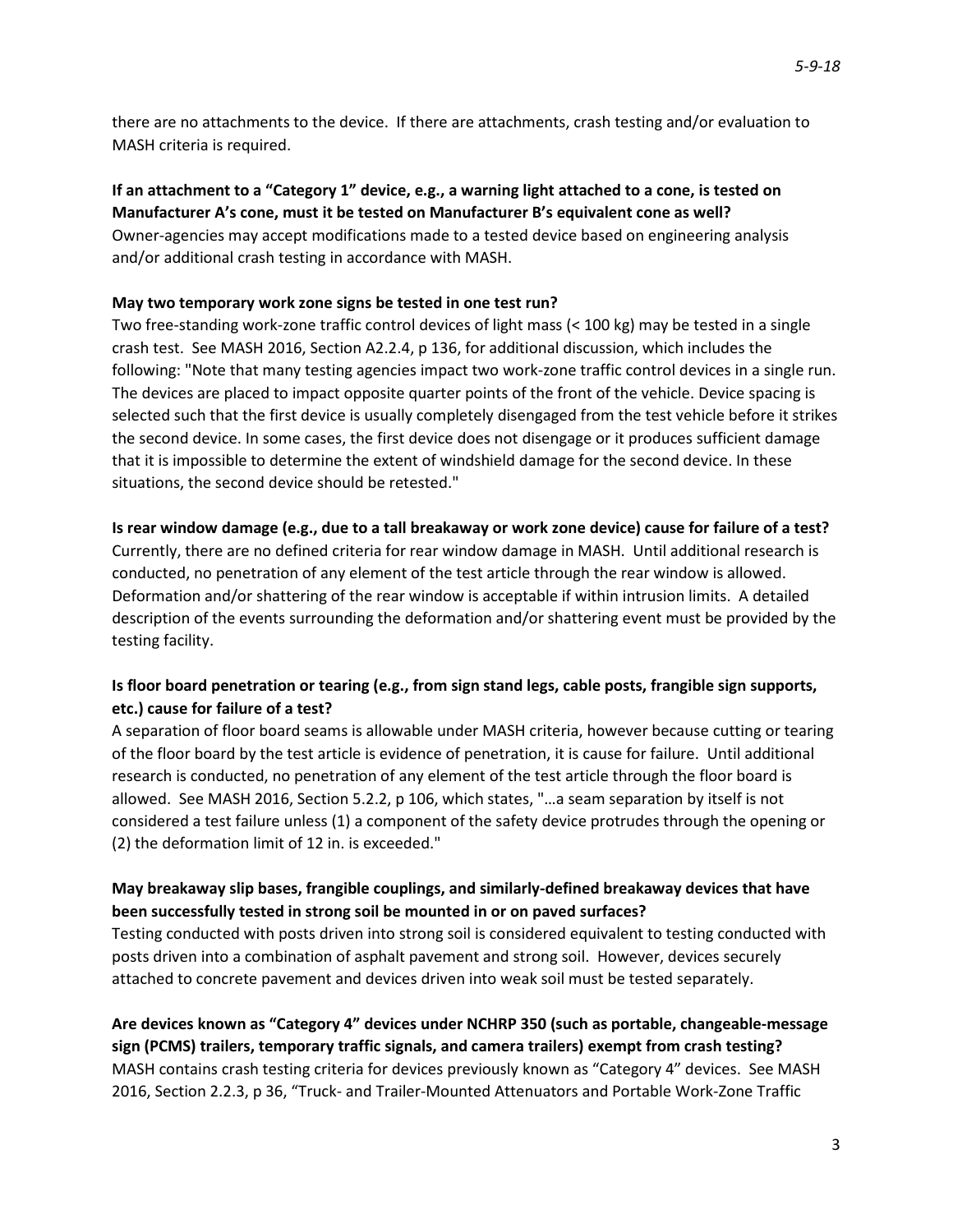Control Trailers." The AASHTO/FHWA Joint Implementation Agreement states that temporary work zone devices manufactured after December 31, 2019, must have been successfully tested to the 2016 edition of MASH.

**How long may portable concrete barriers and "Category 4" devices, such as trailer-mounted arrow boards, variable message signs, etc., meeting NCHRP Report 350 crash test criteria remain in use?**  As stated in the AASHTO/FHWA Joint Implementation Agreement for MASH, "Temporary work zone devices, including portable barriers, manufactured after December 31, 2019, must have been successfully tested to the 2016 edition of MASH. Such devices manufactured on or before this date, and successfully tested to NCHRP Report 350 or the 2009 edition of MASH, may continue to be used throughout their normal service lives." Temporary work zone devices include, but are not limited to, all devices that were known as "Category 4" devices under NCHRP 350, including truck- and trailermounted attenuators. Note that individual transportation agencies/facility owners may opt to specify MASH-compliant devices sooner than stated in the joint implementation agreement.

### **Who determines the "service life" for NCHRP Report 350-compliant work zone devices?**

The owner-agency determines the service life of a work zone device. Decisions may be based on the use of a standard device lifetime, compliance with functional and/or visibility guidelines, or some other method.

# **Must individual barricade units that have been successfully crash-tested as stand-alone devices be retested if they are to be connected and used as longitudinal channelizers?**

Yes. If a device is to be used for a different purpose, it needs to be tested for that purpose. See MASH 2016, Section 2.2.4.1, p 40, which states, "For systems intended to be used as stand-alone barricades, the device should be tested as a barricade. For systems designed as positive barriers, it should be crash tested as a permanent or temporary barrier as presented in Section 2.2.1. For longitudinal channelizers, or any channelizing device incorporating individual elements that are connected to form a continuous unit, these systems are considered a separate class of hardware with different testing and evaluation guidelines, as described in Section 2.2.4.2 under tests 90 and 91."

#### **Do surface and road markers need to be tested to MASH?**

There are no criteria for testing surface and road markers in MASH.

#### **TESTING PARAMETERS**

#### **If a door opens during a crash test, is that cause for failure of a test?**

Until additional research on this topic is conducted, a door opening during a crash test is not considered cause for test failure in and of itself; however, penetration of the test article and/or intrusion limits must be verified. If one or more doors open during a crash test, the test facility must document the level of intrusion and whether it exceeds the appropriate MASH criteria.

#### **How are vehicle override and underride determined?**

Override of a barrier is considered to occur if, after traveling over the uppermost element of the barrier, any part of the test vehicle touches down on the far side (i.e., non-traffic side) of the barrier. Regarding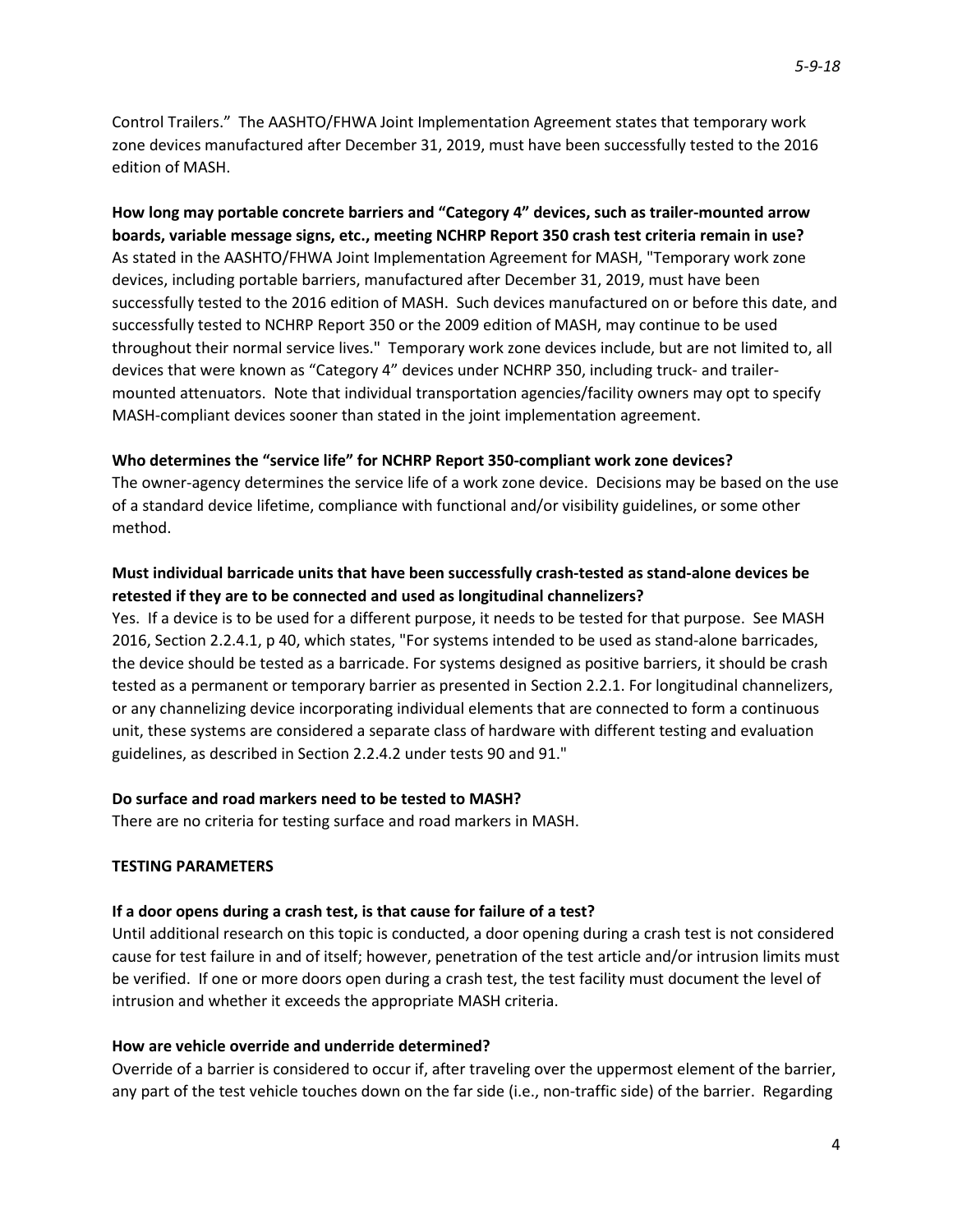underride, until additional research is conducted, the following guidance may be used: underride is considered to occur if the vehicle comes to rest beyond the initial traffic face of the barrier and no structural member of the barrier remains in contact with a side element of the test vehicle.

#### **BARRIERS**

#### **Which MASH 2009-compliant barriers need to be re-evaluated to MASH 2016?**

Cable barriers and terminals that were tested successfully to MASH 2009 criteria will require additional review to determine if supplemental testing is required to meet MASH 2016 criteria.

# **Do MASH-compliant, crashworthy, concrete barriers or concrete bridge railings that are constructed taller, wider, or stronger need to be re-tested?**

The geometry and strength of the concrete barrier (and, in the case of bridge rail, its connections) need to be considered to determine its crashworthiness. As barriers get taller, impact loads increase because more of the vehicle is being engaged with the barrier. Thus, if a MASH-compliant, crashworthy, concrete barrier or bridge rail is intended to be constructed taller, then a strength calculation needs to be completed to determine if the higher load anticipated during a crash will be accommodated. If the calculated load cannot be accommodated, then additional internal reinforcement may be necessary. If the same MASH-compliant barrier is constructed wider or stronger, there is no need for a barrier strength calculation. See the *AASHTO LRFD Bridge Design Specifications* and your state's bridge design specifications for additional information on the strength calculation.

**Does a crashworthy bridge railing/concrete barrier need to be retested when the rebar details are adjusted to match an agency's typical bridge deck or foundation reinforcement pattern?** If the strength of the barrier and the strength of the connections are the same or greater (determined by a strength calculation) and the shape of the barrier has not changed, then no retesting is required. See the *AASHTO LRFD Bridge Design Specifications* or your state's bridge design specifications for additional information on the strength calculation.

**Do safety shape, single slope, constant slope, and vertical concrete barriers or bridge rails meeting NCHRP Report 350 TL-5 and TL-6 crash test criteria also meet MASH TL-5 and TL-6 crash test criteria?**  If a solid, cast-in-place concrete barrier or bridge rail (such as a safety shape, single slope, constant slope, or vertical shape), with no potential snagging elements on top, has been successfully tested to NCHRP Report 350 criteria for TL-5 or TL-6, then that barrier may be considered equivalent to MASH 2016 TL-5 or TL-6 criteria. Additional information may be found in the following NCHRP research reports: *[MASH Equivalency of NCHRP Report 350-Approved Bridge Railings](http://apps.trb.org/cmsfeed/TRBNetProjectDisplay.asp?ProjectID=4214)* and *[Evaluation of Existing](http://www.trb.org/Publications/Blurbs/163969.aspx)  [Roadside Safety Hardware Using Updated Criteria](http://www.trb.org/Publications/Blurbs/163969.aspx)*.

# **May MASH-compliant, crashworthy w-beam, box beam, and cable barriers be used with reduced post spacing (to reduce design deflection) without the need for additional crash testing?**

The crash test matrix in MASH for cable barrier provides guidance on the appropriate range of post spacings for testing (i.e., which tests should use wider or narrower spacing). For semi-rigid barriers, including w-beam and box beam, additional evaluation to MASH criteria is required if post spacing is reduced.